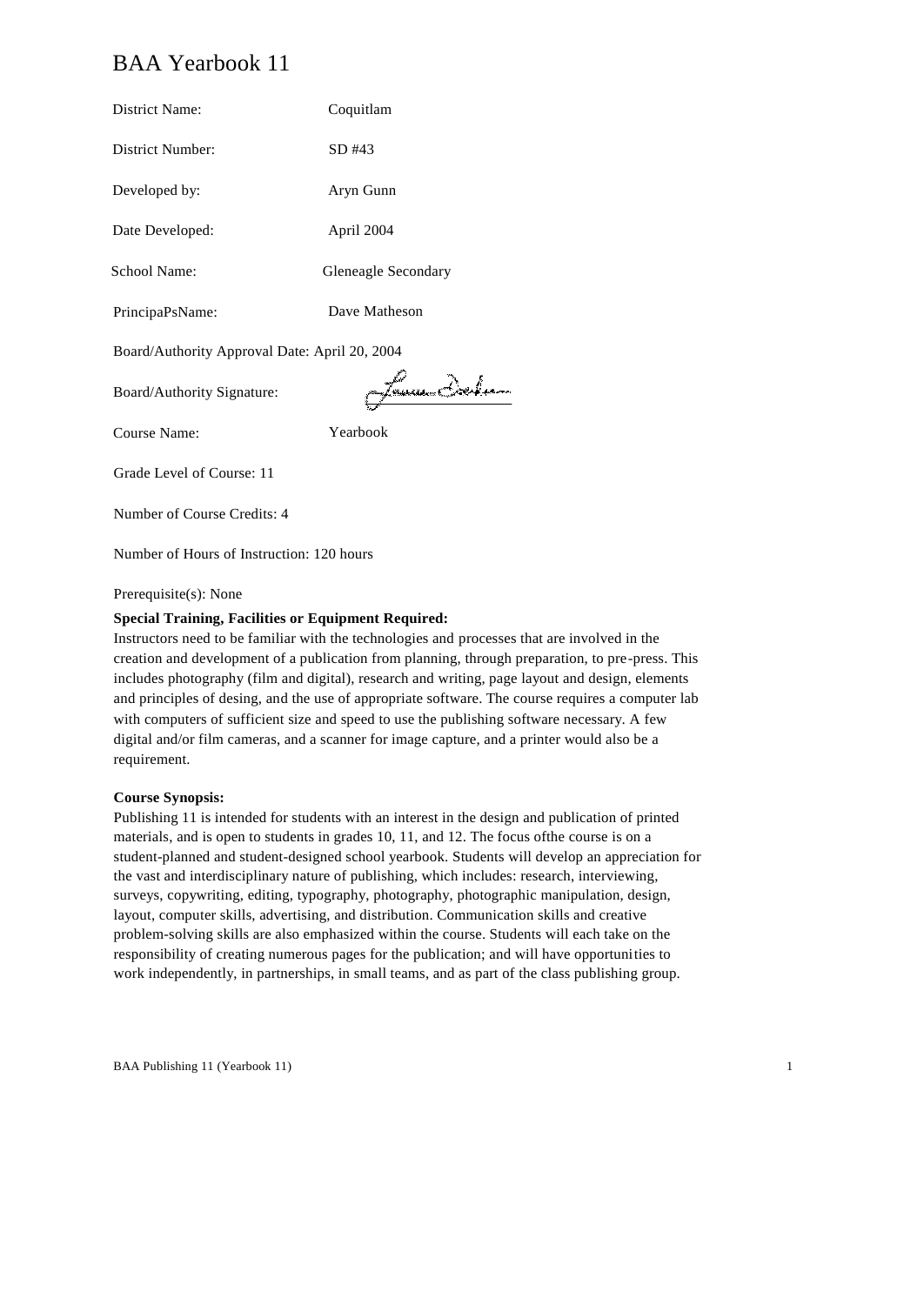### **Rationale:**

Print is one of the oldest, most widespread and most available means of communication. The desktop technologies of today make it possible for people to prepare their own materials for large print runs. However, although the technology is available, most people lack the technical and design know-how in order to do so. This course is intended to address the need for knowledge in this area, so that students who complete the course will have a basic understanding of how to effectively design and prepare materials for the press.

This course has been developed to provide the opportunity for students to plan, design and create a meaningful publication that documents the people and events of the school year as it unfolds. Additionally, this course will appeal to students with career interests in the design and publication of printed materials.

Students will develop an appreciation for the vast and interdisciplinary nature of print publishing which includes: budgeting, research, interviewing, surveying, copywriting, editing, typesetting, typography, photography, photographic manipulation, design, layout, computer skills, advertising, distribution, and finally, evaluation of the finished product.

The focus of the course is on a student-planned and student-designed school yearbook. The traditional high school yearbook has become a cultural icon; it holds a unique place in the hearts and minds of most people. It has a timeless appeal, and most books will be valued throughout a person's lifetime for it's preservation of memories, and as a unique time capsule. The instructor's role is to provide the student's with the knowledge and skills, support, and guidance to create the book successfully.

Each student will be involved in all aspects of putting the publication together, as each student will plan and create numerous pages of the yearbook from start to finish. This approach provides direct application of inclass learning; it supports the development of a variety of skills; and it provides a means for students to be expressive and creative.

Students will learn to work both independently and inter-dependently, since the success of the entire publication depends on what and how each individual contributes to it, within very real publishing deadlines. Students will work with partners, within small group design teams, and participate in large group decisionmaking. Invariably this involves interpreting, thinking critically and analytically, learning to work out differences of opinion and resolving problems as they arise. Outside of the classroom, students will work with students, teachers, coaches, and the printing company representative in order to gather information and images to put their pages together. Therefore, the development of effective communication skills, while working under deadline pressure, is another important aspect of this course.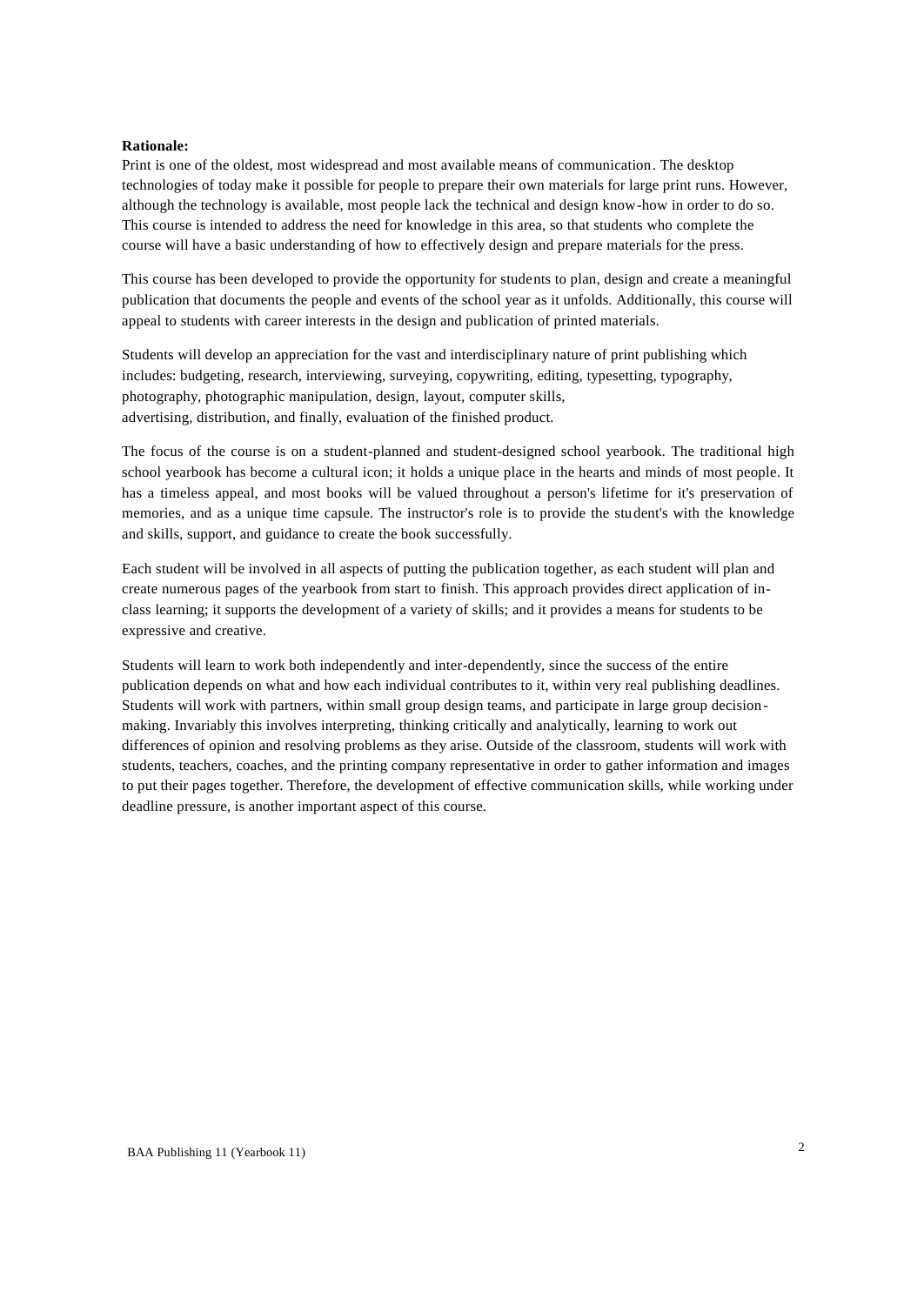### **Organizational structure:**

This is a course that ideally would run year round, or be offered in both first and second semester, since yearbook pages are produced from September through mid-April. If run as a first semester course, students (and instructors) retain commitments to the publication throughout the entire second semester outside of regular classroom hours.

A lot of direct classroom instruction takes place at the start of the course, as students are taught important course fundamentals (with a focus on knowledge, skills, and vocabulary). This is also a time when group decisions are made about the theme, the overall design of the book, and the organization of the book. At this early time, students also determine what their areas of responsibility will be. At this time, a lot of overlap occurs between the teaching of the individual units.

Advanced learning occurs as students finally engage in the production of pages, and respond to the individual creative challenges that each new page brings. Problems that arise may be resolved individually, in small groups, at the classroom level, with teacher involvement, or with the advice of the commercial printing company.

This course may be organized around the learning outcomes for Applied Skills 11, and/or Media Arts 11.

| Unit   | Topic                                                                     | Time     |
|--------|---------------------------------------------------------------------------|----------|
| Unit 1 | What is a yearbook? What is involved in creating a yearbook?              | 13 hours |
| Unit 2 | Yearbook photography: camera use, photo composition                       | 7 hours  |
| Unit 3 | Research and writing: interviews, surveys, writeups, captions             | 5 hours  |
| Unit 4 | Page layout and design                                                    | 10 hours |
| Unit 5 | Technological know-how, learning to work                                  |          |
|        | in the digital environment                                                | 14 hours |
| Unit 6 | Production, application of knowledge and skills, problem solving 70 hours |          |
| Unit 7 | Distribution process, final evaluation                                    | 5 hours  |
|        |                                                                           |          |

120 hours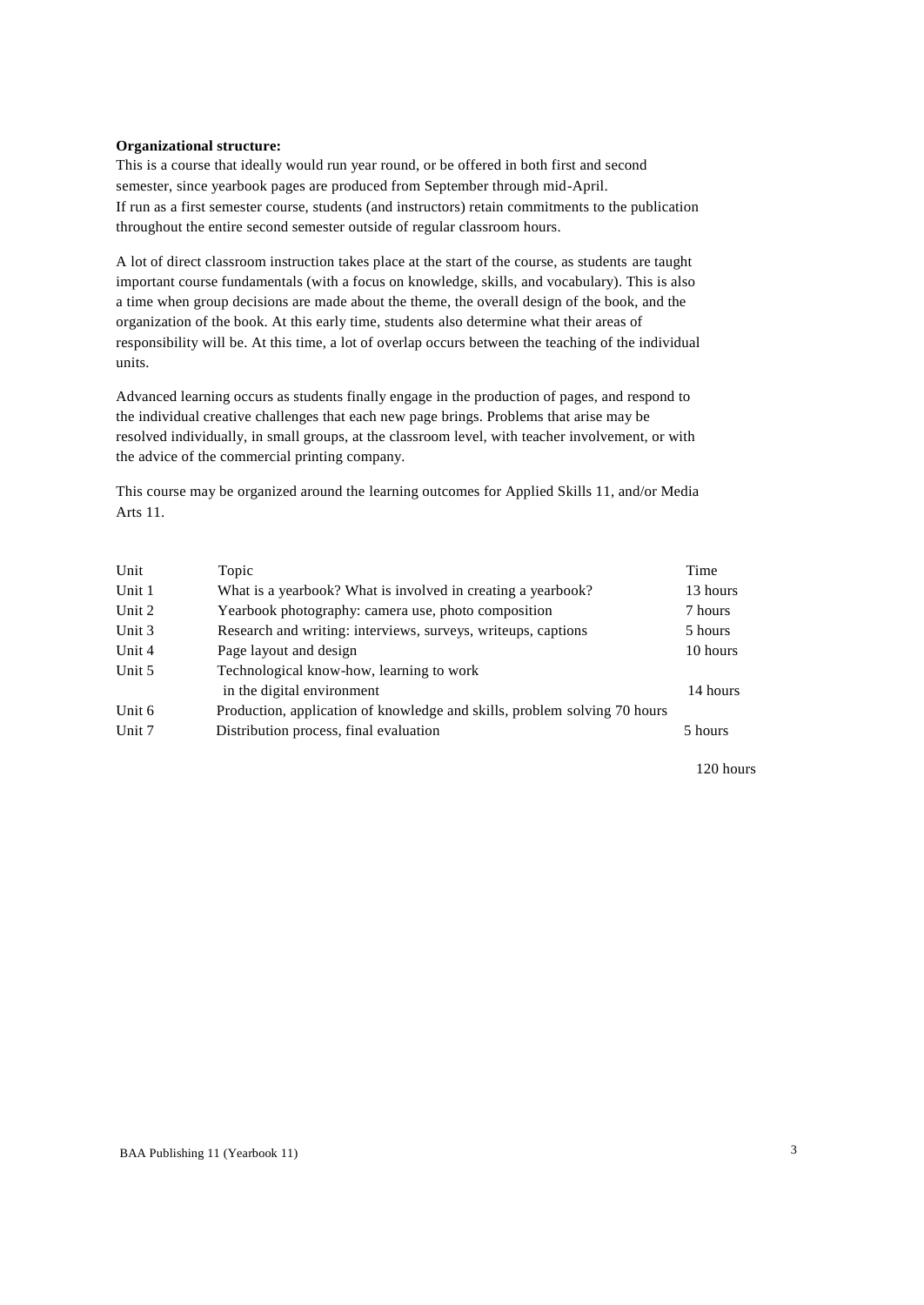### **Topic Descriptions and Learning Outcomes:**

Topic descriptions and specific student expectations are summarized first. The broader learning outcomes for the course align closely with the learning outcomes for both Media Arts 11 and Applied Skills 11. Due to the amount of overlap and repetition, the broad learning outcomes for Media Arts 11 and Applied Skills 11 are summarized at the very end ofthe topic descriptions, rather than by topic. The IRP wording has been modified to suit this course.

## **Unit 1 Overview: What is a yearbook? What is involved in creating a yearbook?**

**13 hours**

- become familiar with the concept of a yearbook, the purpose that it is intended to serve, and the expectations ofthe audience/buyer.
- explore the concept of theme development, analyzing how theme has been used within a collection of yearbooks. They will determine a theme for the year, and brainstorm how the theme will be carried into the design ofthe book.
- learn about the budget, and what types of decisions will have an impact on the production costs, such as paper weight, the number of pages within the book, amount of spot colour used, amount of process colour used, advertising revenue, etc, and make choices about the current book.
- learn different approaches to organizing the book into sections, and make decisions about the organization ofthe current book. Students will become familiar with the use of a page-planner, and will develop a comprehensive plan for the completion of each page and double-page spread within the book.
- learn about the importance of managing their time and resources given the deadline sensitive nature ofthe course.
- become aware of the dynamic relationship between the school production team and the commercial printer. For most students, this will be their first exposure to what transpires within a client/supplier relationship.
- become aware of the importance of interpersonal relationships and development of communication skills within the course, due to the collaborative decision-making approach to design and production ofthe yearbook. Problem-solving strategies and decision-making strategies will be discussed.
- become aware ofthe numerous ethical and legal considerations when collecting images and preparing stories for publication. Students will explore the relationship between freedom of expression, and the responsibilities ofthe editorial board to the community.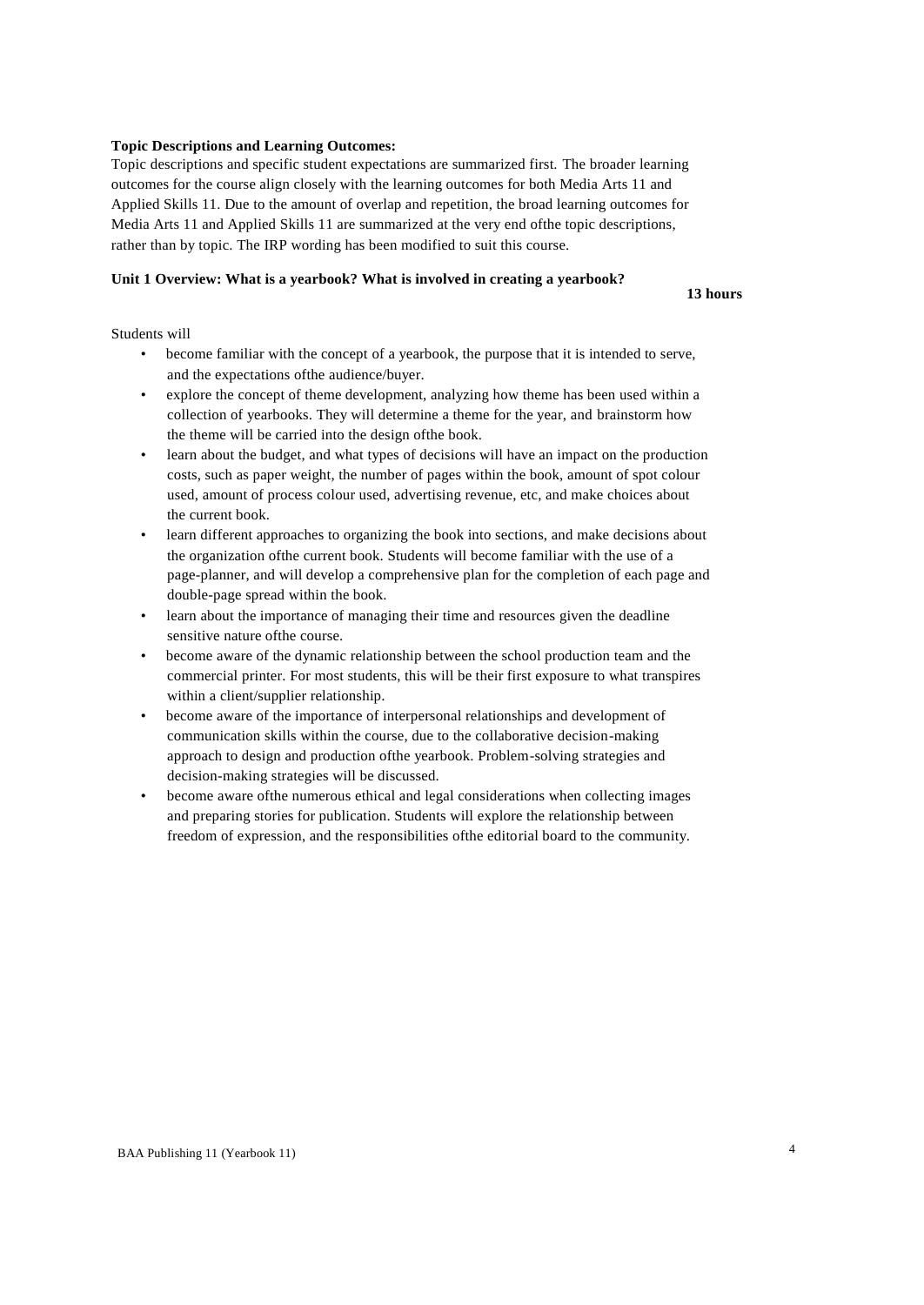### **Unit 2 Overview: Yearbook photography: camera use, photo composition. 7 hours**

- become familiar with the importance of good photography in the creation of a successful yearbook.
- learn the importance of collecting a variety of images, and documenting a wide variety of people and experiences throughout the year.
- examine the work of successful photographers, and will learn to make distinctions between "snapshots" and photographs.
- learn about the elements and principles of design as they relate to photography.
- learn different methods of capturing images (film and digital cameras), digitizing images (downloading images, using scanners). Students will learn how to digitally enhance computer images.
- learn about the relationship between image quality, image resolution, and the technological requirements of the publisher.
- be able to take many practice photographs, and will be evaluated on their knowledge and understandings accordingly.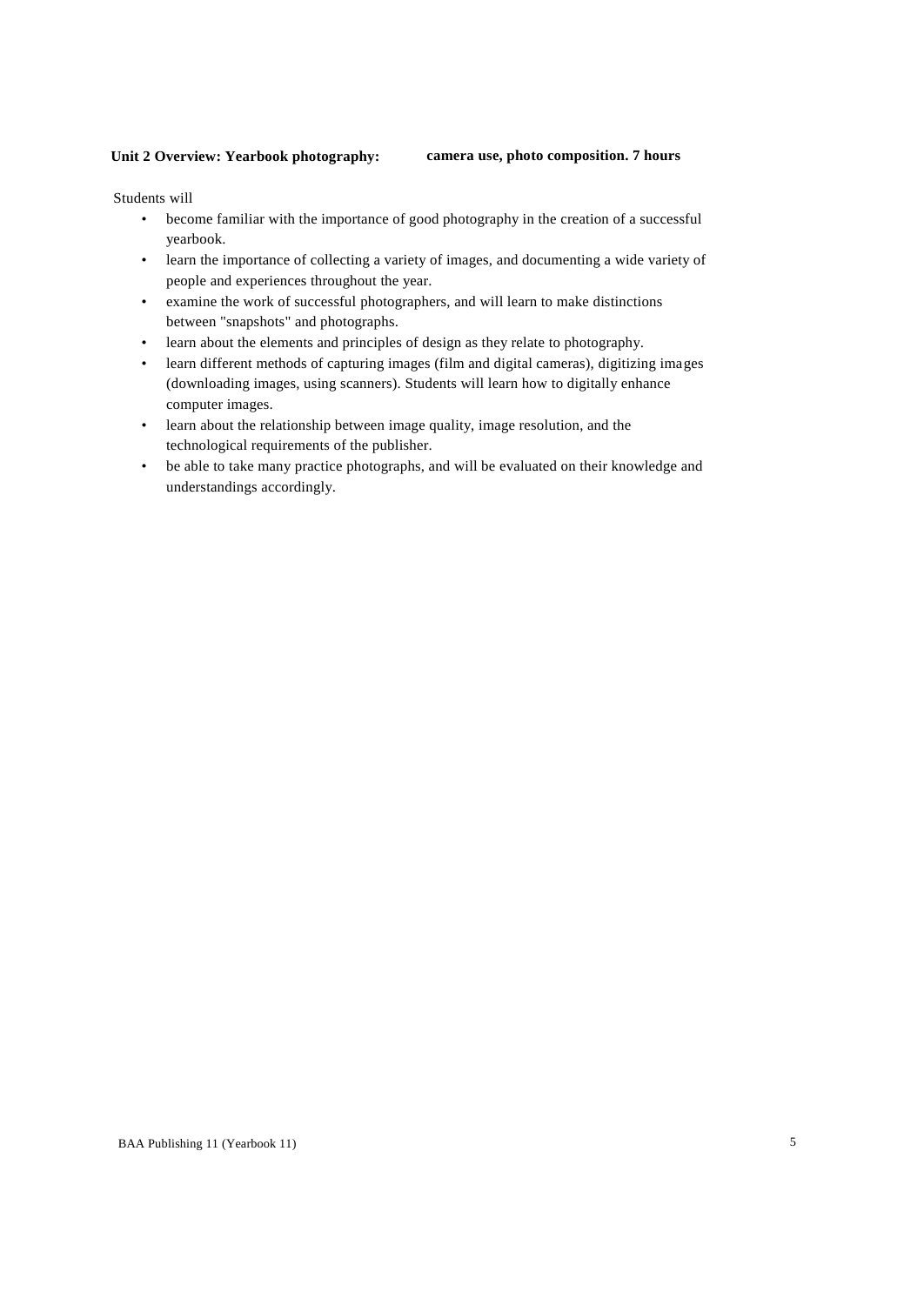### **Unit 3 Overview: Research and writing 5 hours**

- become familiar with the importance of documenting people and events with words. Although photographs are a significant part ofthe yearbook, so too is accurate research and interesting writing.
- learn and practice how to conduct interviews with other students, and with coaches and teachers for the purpose of collecting meaningful information for the yearbook.
- learn different ways to collect and record information on an individual or event or a team that may be featured on one of their pages.
- learn the significance of writing interesting, informative captions.
- learn about other creative writing opportunities (surveys, current events, documenting popular culture, etc.)
- learn professional standards for writing and proofreading.
- practice their research and writing skills, and will be evaluated on their ability to write effectively, and proofread carefully.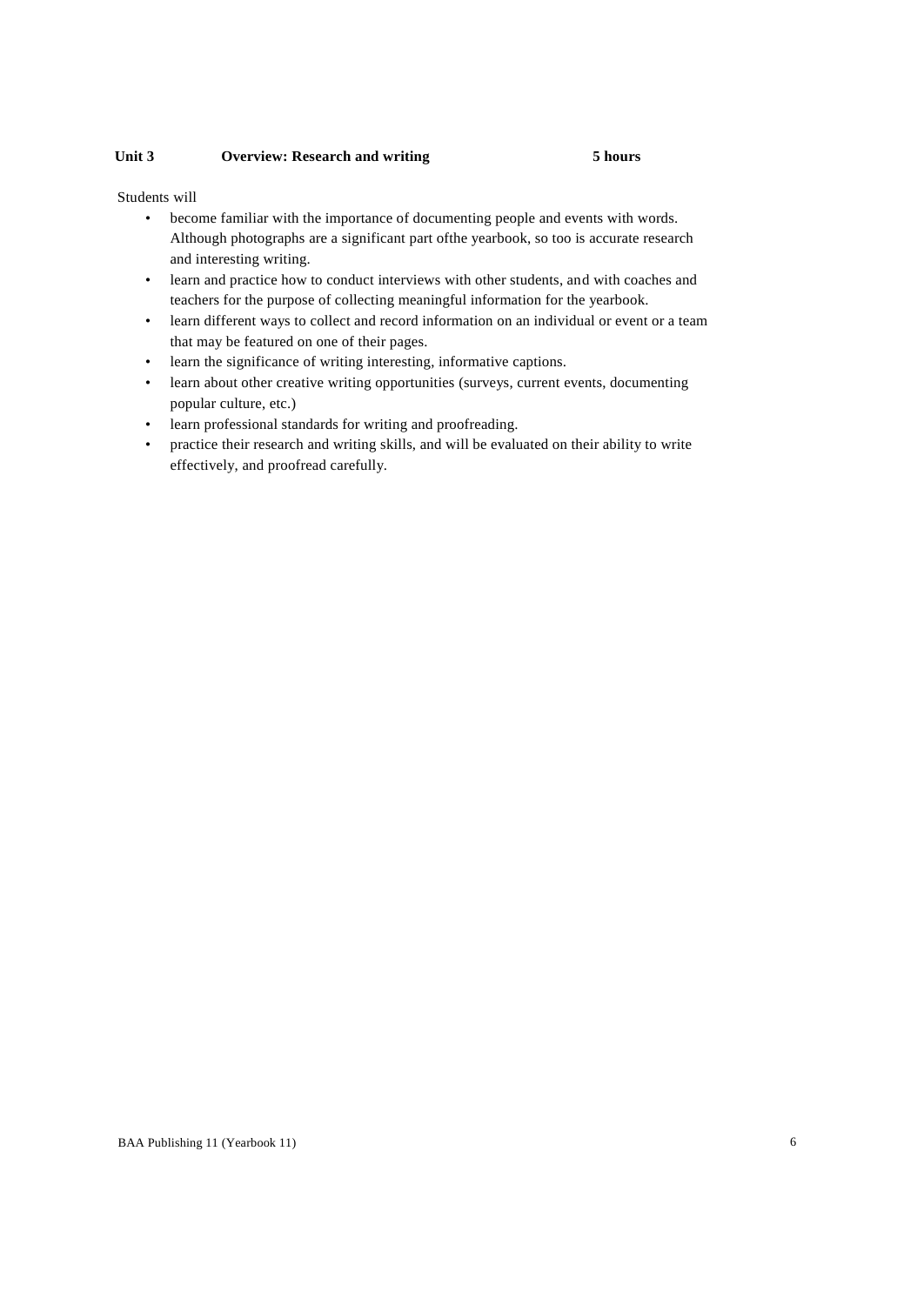### **Overview: Page Layout and Design 10 hours**

- examine a variety of approaches to page layout and design, by analyzing a number of different types of publications, both historical and current.
- become aware of the unique descriptive vocabulary associated with page layout and design. (Parts of a layout, design specifications, printer instructions, etc.)
- become aware of design considerations that go into selecting, cropping and arranging a collection of photographs on a double page spread.
- consider the elements and principles of design as they relate to page layout and design, and cover design.
- become aware of the importance of type design and typography, as it relates to the successful design of a page. They will learn the necessary vocabulary associated with the use and placement of type on a double page spread.
- become aware of the opportunities to supplement their pages with artwork, and how that artwork may contribute to the successful design of their spreads.
- examine different approaches to the design and production of the cover and endsheets, and will make decisions as to what approach would work best for the current book.
- brainstorm ways in which they might artistically incorporate the theme of the yearbook into the design and layout of their pages.
- develop a practice layout, and will be evaluated accordingly.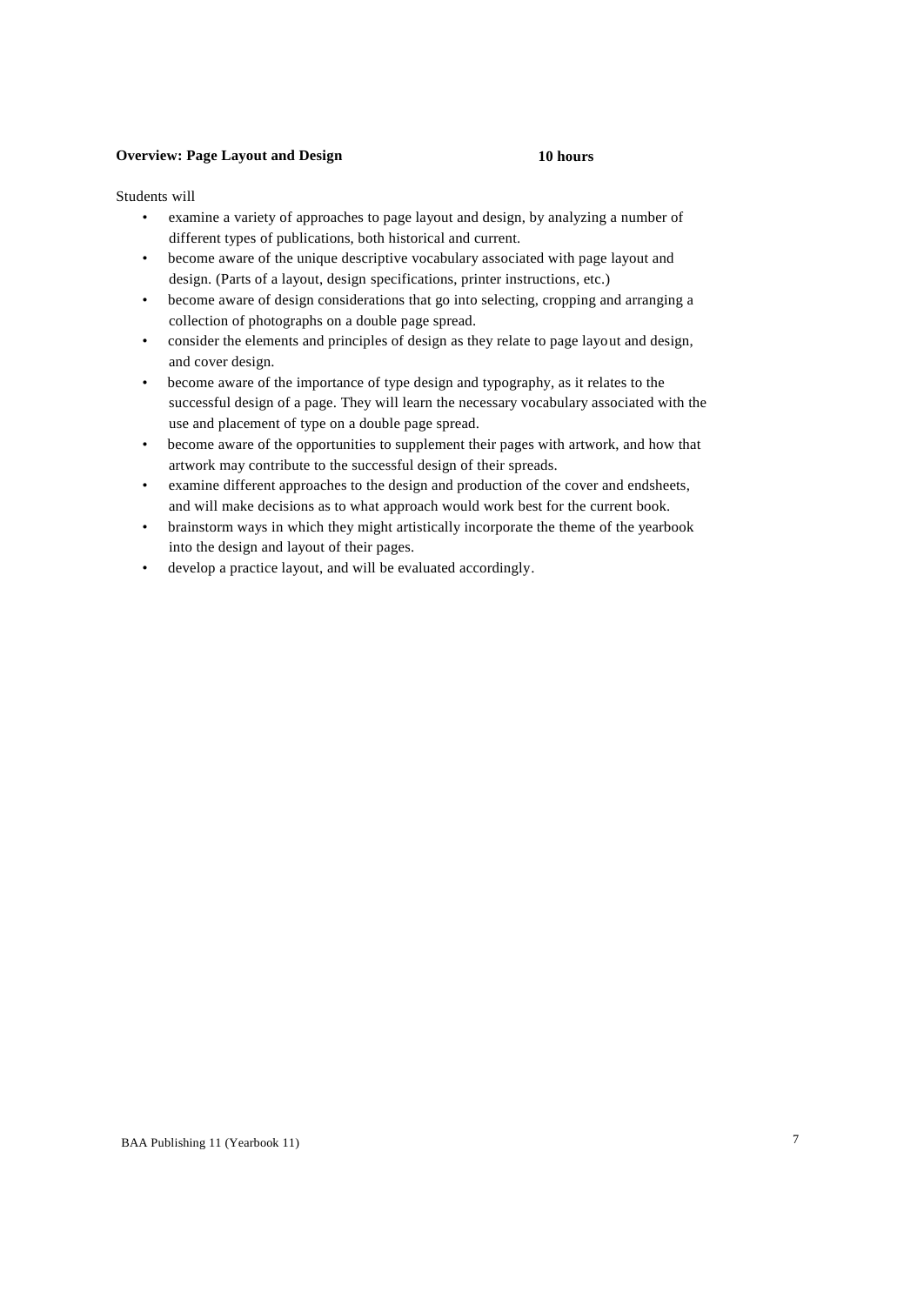# **UnitS Overview: Technological Know-How, Learning to Work within the Digital Environment 14 hours**

- learn how to use the page layout software supported by the printing company.
- learn how to import photographs, artwork, type, and backgrounds into their layouts. Students will learn to work with keylines, page numbers, and clip art.
- learn how to resolve layout problems such as sizing of images, copyfitting type, and selecting Jostens' supported fonts.
- learn to work within the technical limitations ofthe page layout software.
- learn to utilize image manipulation software (*Photoshop 6),* so that photographic images may be colour corrected, or adjustments made to tonality before the image is placed into the layout.
- learn how to use scanners creatively, not just to scan photographs, but also to scan a variety of different kinds of art and materials so that they may be imaginatively manipulated within *Photoshop*, and incorporated into the design of a layout.
- create and maintain an organizational system for digital files, utilizing the school network.
- learn how to formally submit pages to the printing company, including the production of page proofs and completion of necessary paperwork.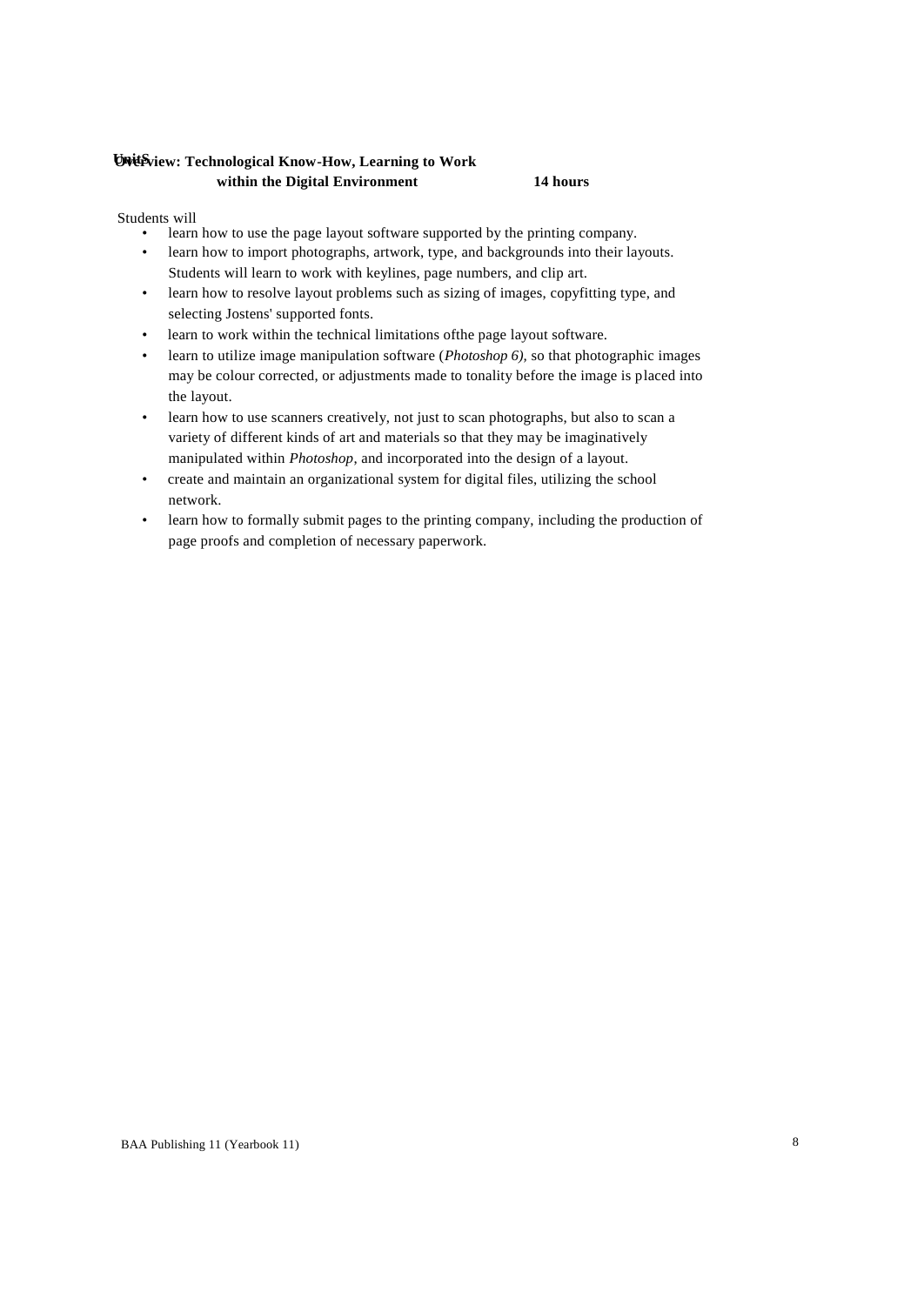## **Unit 6 Overview: Production of pages and spreads 70 hours**

Students will

- have the opportunity to put into practice all of the knowledge and learning that they have acquired in the first five units of the course.
- utilize their acquired knowledge and skills, and complete numerous double page spreads for publication, beginning with their choice of topic, to the collection of information and images, to the design of the page or spread, through final submission. Students will work independently on numerous pages, and as part of a group for other pages.
- review and correct page proofs as they are returned from the plant.
- constantly be engaged in the process of evaluating and re-evaluating what they need to do in order to meet their commitments to generate certain pages for the yearbook, with numerous publication deadlines in mind. This may be both an independent process and a group process.
- be engaged in the process of providing feedback and assistance to one another as needed in order to meet publication deadlines.

# **Unit 7 Overview: Distribution process, final evaluation 5 hours**

- be involved in sorting and organizing the books upon arrival at the school.
- have the opportunity to evaluate (and finally celebrate!) the book.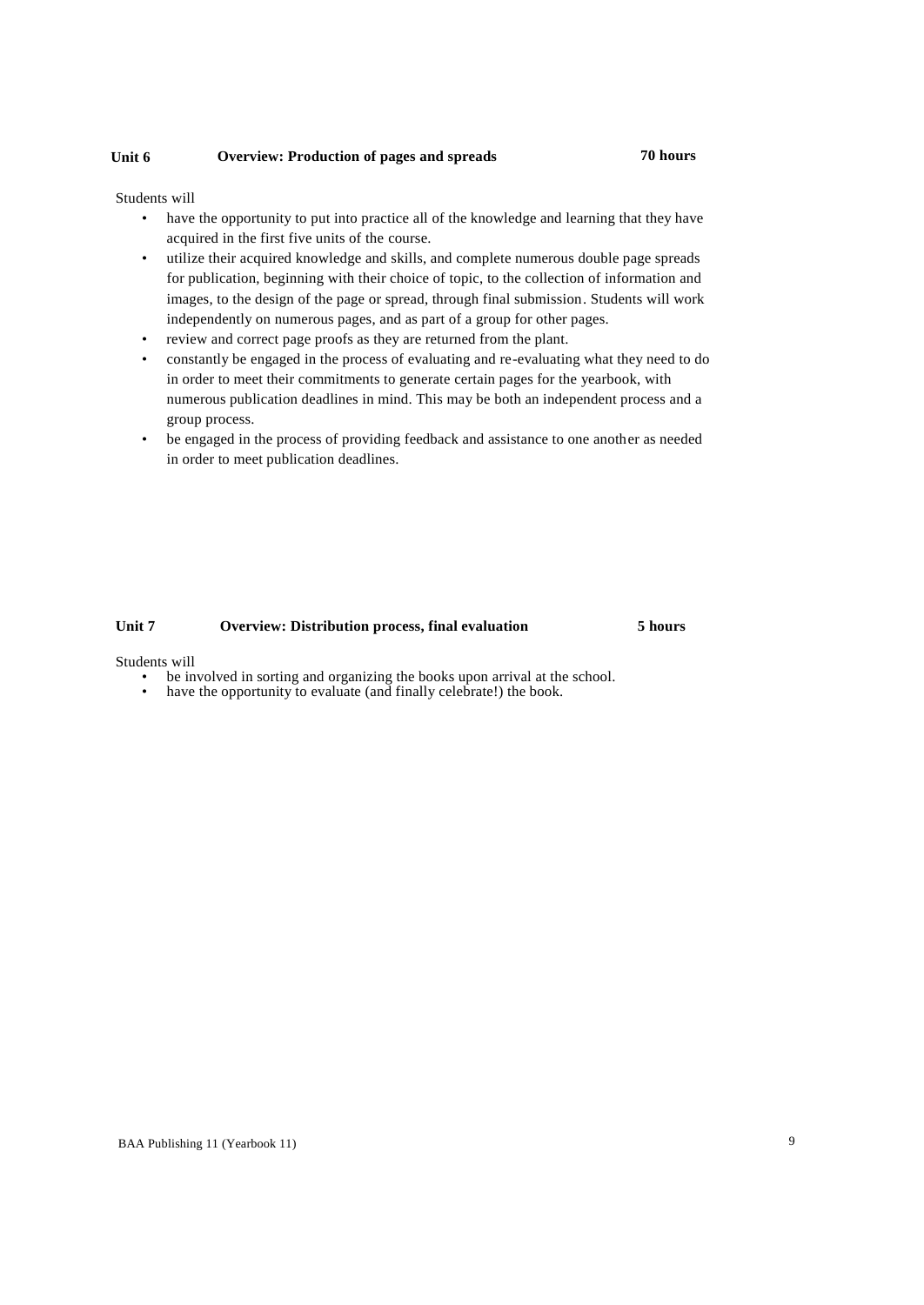## **Curriculum Organizers:**

### *Applied Problem Solving* (Applied Skills)

*It is expected that students will:*

- use appropriate problem-solving models in the design and production ofthe school yearbook, at all stages within the process
- analyse and use appropriate problem-solving strategies and critical thinking when resolving problems that arise in the production of the school yearbook
- identify and apply appropriate knowledge, skills, and attitudes when making choices and defending decisions related to the production of the school yearbook
- use appropriate criteria and standards to assess and evaluate the product, the system used to produce the yearbook

# *Communication* (Applied Skills)

*It is expected that students will:*

- use effective communication skills when gathering and sharing information independently and in groups
- select appropriate information gathering and communication tools when solving problems related to the production ofthe school yearbook
- use appropriate multimedia and information technology to prepare and present pages

# *Technology* (Applied Skills)

*It is expected that students will:*

- use appropriate technologies in a variety of applied contexts
- maintain an orderly and safe environment when engaged in a variety of activities
- identify and evaluate the impact of technology on the way information is gathered, problems are solved, and work is done

# *Self in Society* (Applied Skills)

*It is expected that students will:*

- demonstrate an ability to assess the impact that acquiring publishing skills can have on personal and career choices
- demonstrate a positive attitude toward lifelong health and well being, especially when under the stress of deadlines
- demonstrate a willingness to participate independently and interdependently in a productive environment

### Image-Development and Design Strategies: Perceiving/Responding (Media Arts 11) *It is expected that students will:*

- compare the effect of images developed using two or more technologies (ie. digital vs film images)
- relate the design of yearbook pages to content and function
- identify the impact of traditional and modern technologies on image development and design
- analyse ethical, moral, and legal considerations associated with using media arts technology for image development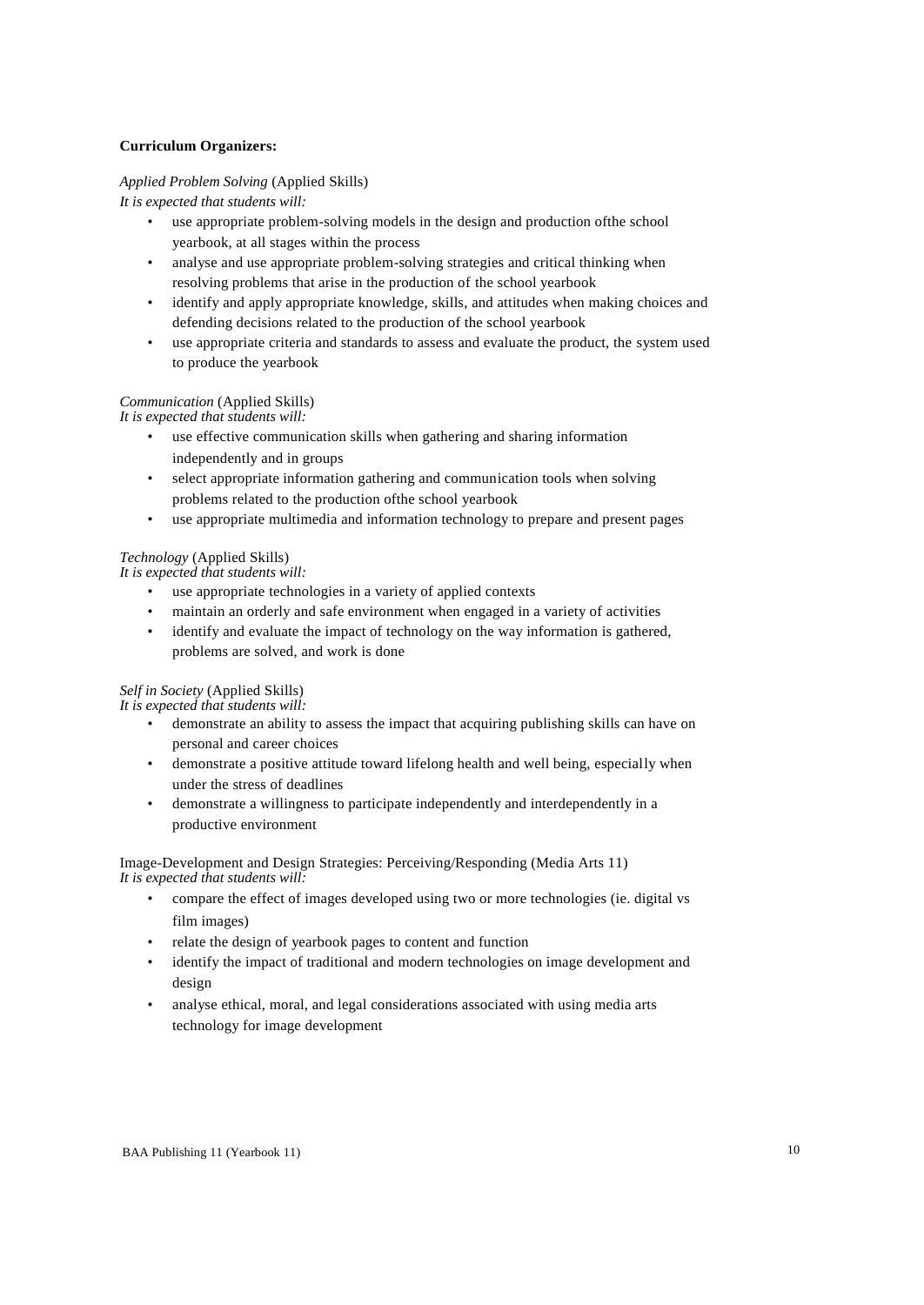Image-Development and Design Strategies: Greating/Communicating (Media Arts 11) *It is expected that students will:*

- create yearbook pages using a variety of design strategies and image sources to reach a specific audience or achieve a specific purpose
- solve a design problem using one or more technologies
- use a variety of technologies and design strategies to create a series of images focusing on one subject or theme

Context: Perceiving/Responding (Media Arts 11)

*It is expected that students will:*

- identify roles that the traditional high school yearbook has in reflecting, sustaining, and challenging beliefs and traditions
- analyse how context and purpose influence the content and form of various publications, especially the traditional high school yearbook
- explain personal interpretation of and preferences for different yearbook formats
- demonstrate an understanding of various career options in the field of publishing

### Context: Creating/Communicating (Media Arts 11)

*It is expected that students will:*

- create images using publishing technology that:
	- o defend adolescent and school values and traditions
- create pages and spreads for a yearbook for a specific audience
- evaluate buyer response to the produced yearbook

Visual Elements and Principles of Art and Design: Perceiving/Responding (Media Arts 11) *It is expected that students will:*

- critique the use of the visual elements and principles of art and design in a collection of publications, including a collection of high school yearbooks
- identify symbolic and cultural associations of particular visual elements and principles of art and design
- compare the application of particular visual elements and principles of art and design in selected a collection of high school yearbooks and other publications

Visual Elements and Principles of Art and Design: Creating/Communicating (Media Arts 11) *It is expected that students will:*

- use publishing technologies to create images that demonstrate particular visual elements and principles of art and design (photography, page design)
- use publishing technologies to manipulate selected visual elements and principles of art and design in order to:
	- o alter the meaning or effect of images (photography) o reflect stylistic or cultural influences

Materials, Technologies, and Processes: Perceiving/Responding (Media Arts 11)

*It is expected that students will:*

- analyse how materials, publishing technologies, and processes are used to affect the meaning of images
- demonstrate an understanding of the evolution of media arts technology used to make images (i.e. film to digital, handdrawn images and typewriter to digital manipulation)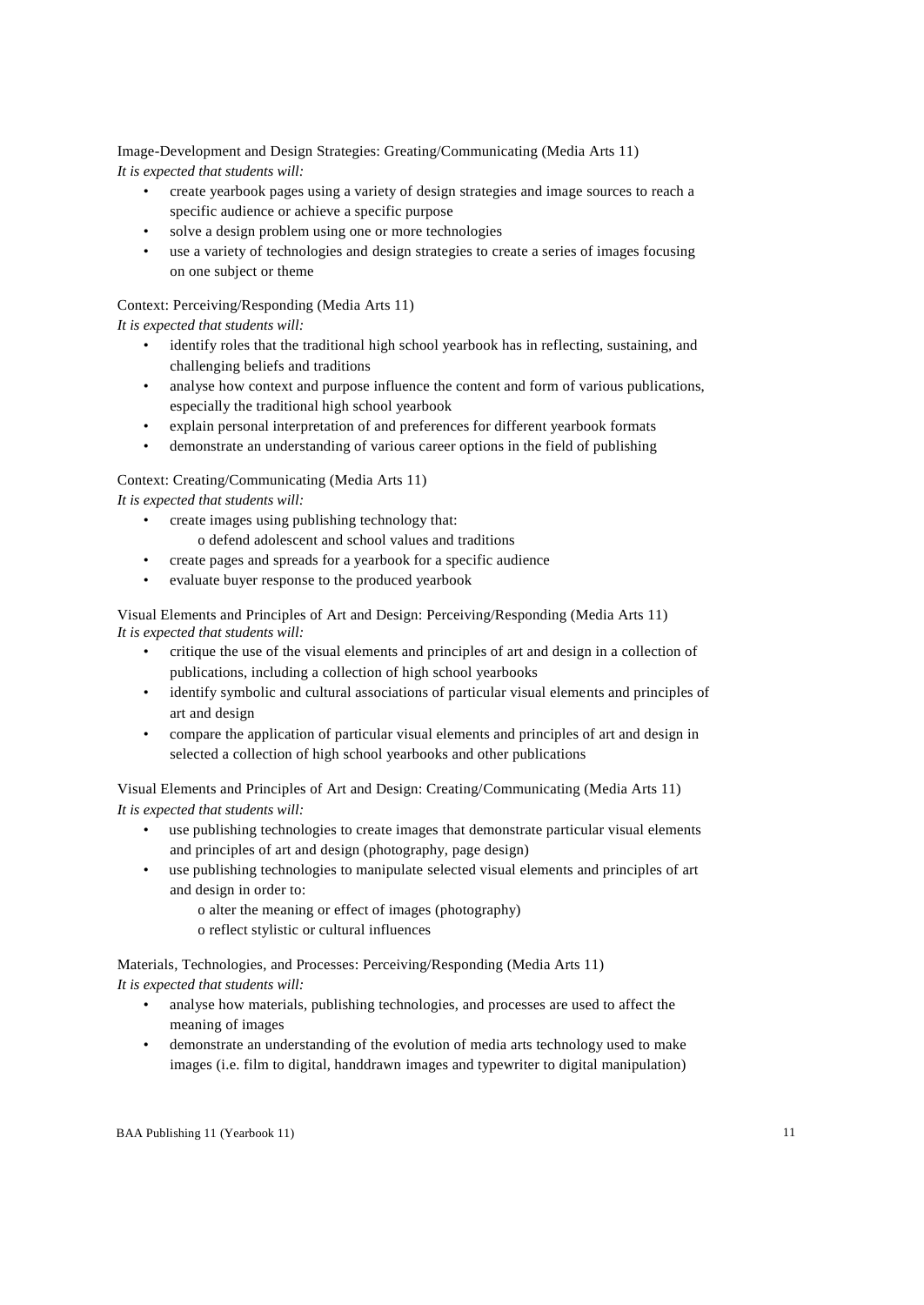• consistently use appropriate vocabulary when discussing publishing technologies and associated materials, technologies, and processes

Materials, Technologies, and Processes: Creating/Communicating (Media Arts 11) *It is expected that students will:*

- use a variety of materials, media arts technologies, and processes to create images, and design pages for the yearbook
- apply appropriate materials, media arts technologies, and processes to achieve their artistic and design intents
- use and maintain materials, equipment, and work space in a safe and environmentally sensitive manner

# **Instructional Components**

- direct instruction
- indirect instruction
- interactive instruction
- independent instruction
- modeling
- practical creativity .
- brainstorming
- small group work
- analysis of other publications, especially other high school yearbooks
- analysis of own and classmates' photography and page layouts

# **Assessment Components**

- Effective formative assessment via:
	- o Clearly articulated and understood learning intentions and success criteria
	- o Questions posed by students, peers and teachers to move learning forward Discussions and dialogue
	- o Feedback that is timely, clear and involves a plan
	- o Students are resources for themselves and others peer and self-assessment
	- o Student ownership

Formative assessment used to adapt learning experiences and inquiry plans on an on-going basis to meet specific learning goals.

Development, awareness and action, based upon metacognition intended to lead to learner independence and self-coaching.

### Summative Assessment:

Summative assessments will be determined as students demonstrate proficiency/mastery toward particular learning outcomes. Summative assessments and final grades will reflect the following:

- Students will work collaboratively with the teacher to determine summative achievement on assignments and letter grades based upon dialogue, and evidence of learning
- Behaviour and work habits will NOT be included when determining letter grades
- Marks will not be deducted for late work
- Extra credit and bonus marks will not be awarded
- Plagiarizing will not result in reduced marks/grades –the student will be required to demonstrate their learning authentically
- Attendance will not be considered toward letter grade
- Only individual learning demonstrated –no group marks will be used to determine grades
- Letter grades will reflect learning towards the learning outcomes articulated above
- Letter grades will be based upon criteria provided/agreed upon toward the learning outcomes
- Letter grades will be determined in relation to the learning outcomes not in comparison to the achievement of other students
- Poor work will not be assessed towards grades students will only be assessed on quality work
- Professional judgment and evidence will be used to determine final letter grade in consultation with the student
- Zeros will not be assigned to missed assignments all required assignments must be completed
- Formative or practice towards learning outcomes will not be included in final grade assessment
- Most recent evidence toward learning outcomes will be used to assign letter grades learning is not averaged over time